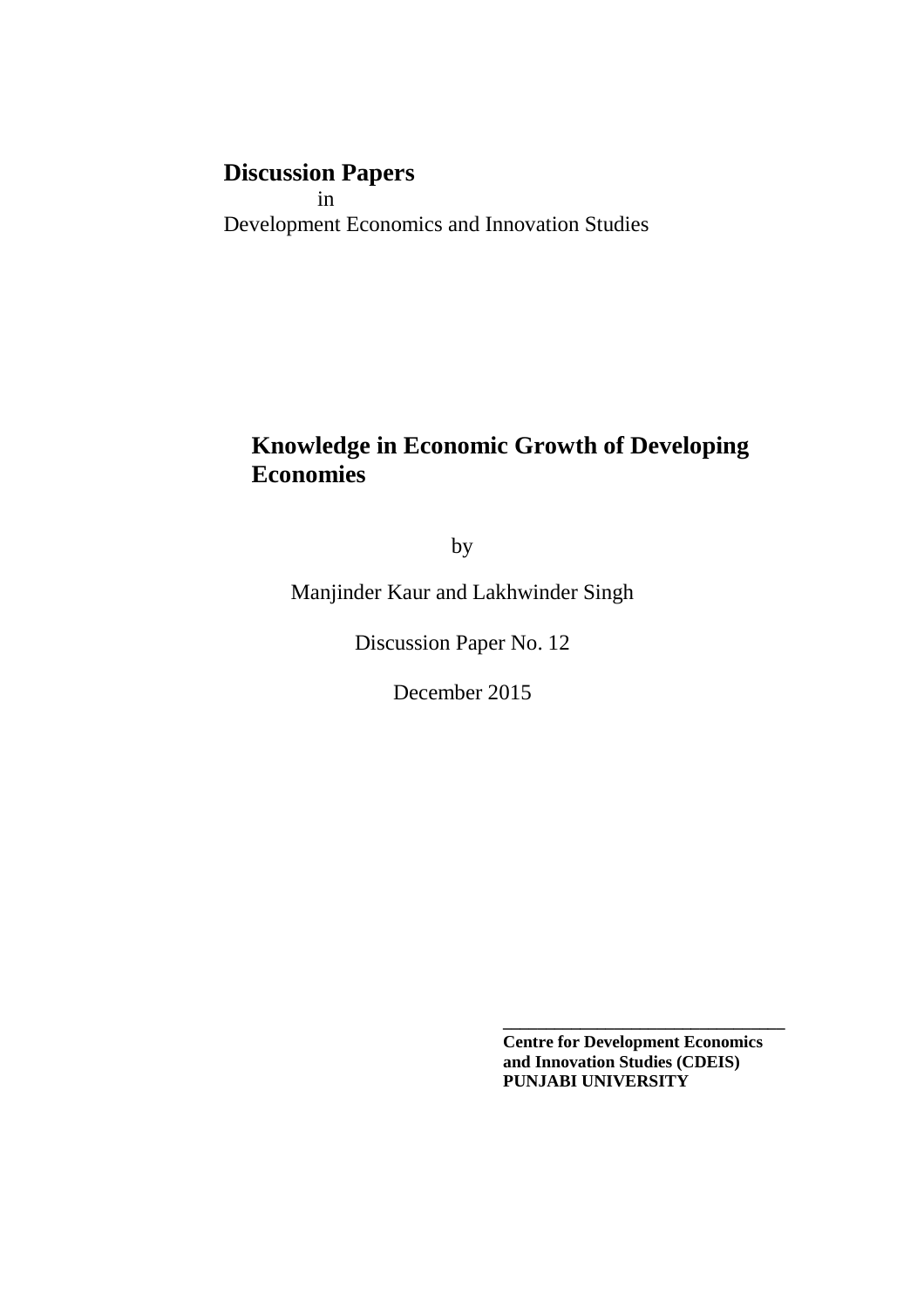## **Knowledge in Economic Growth of Developing Economies**

Manjinder Kaur<sup>1</sup> Lakhwinder Singh<sup>2</sup>

## **Abstract**

In the modern era, the success of a developing economy has become more dependent on the capacity to produce and use knowledge, thus leads to the emergence of a knowledge economy. Keeping in view the significance of knowledge economy in economic growth of economies, in the present study, an attempt has been made to examine the inter-country differences across the selected developing economies. In addition to it, to analyze the impact of knowledge on economic level as well as on economic growth across 42 selected developing economies, regression analysis has been applied. The results of the study reveal that there is positive correlation between knowledge economy index and economic level, but there is very weak marginal effect of knowledge economy on the economic growth.

**Keywords**: Innovations, Knowledge-Based Economy, Economic Growth, Developing countries.

**Acknowledgements**: The authors benefitted from the comments and suggestions from the anonymous referees of the journal on the earlier draft of the paper. The authors expressed their gratefulness to the referees of the journal and the chief editors. However, the errors and omissions are the sole responsibility of the authors.

l

<sup>&</sup>lt;sup>1</sup> UGC Senior Research Fellow, Department of Economics, Punjabi University, Patiala 147002 India Email:manjukaur30@yahoo.com

<sup>&</sup>lt;sup>2</sup> Professor of Economics and Coordinator, Centre for Development Economics and Innovations Studies (CDEIS), Punjabi University, Patiala 147002 India Email: lakhwindergill@pbi.ac.in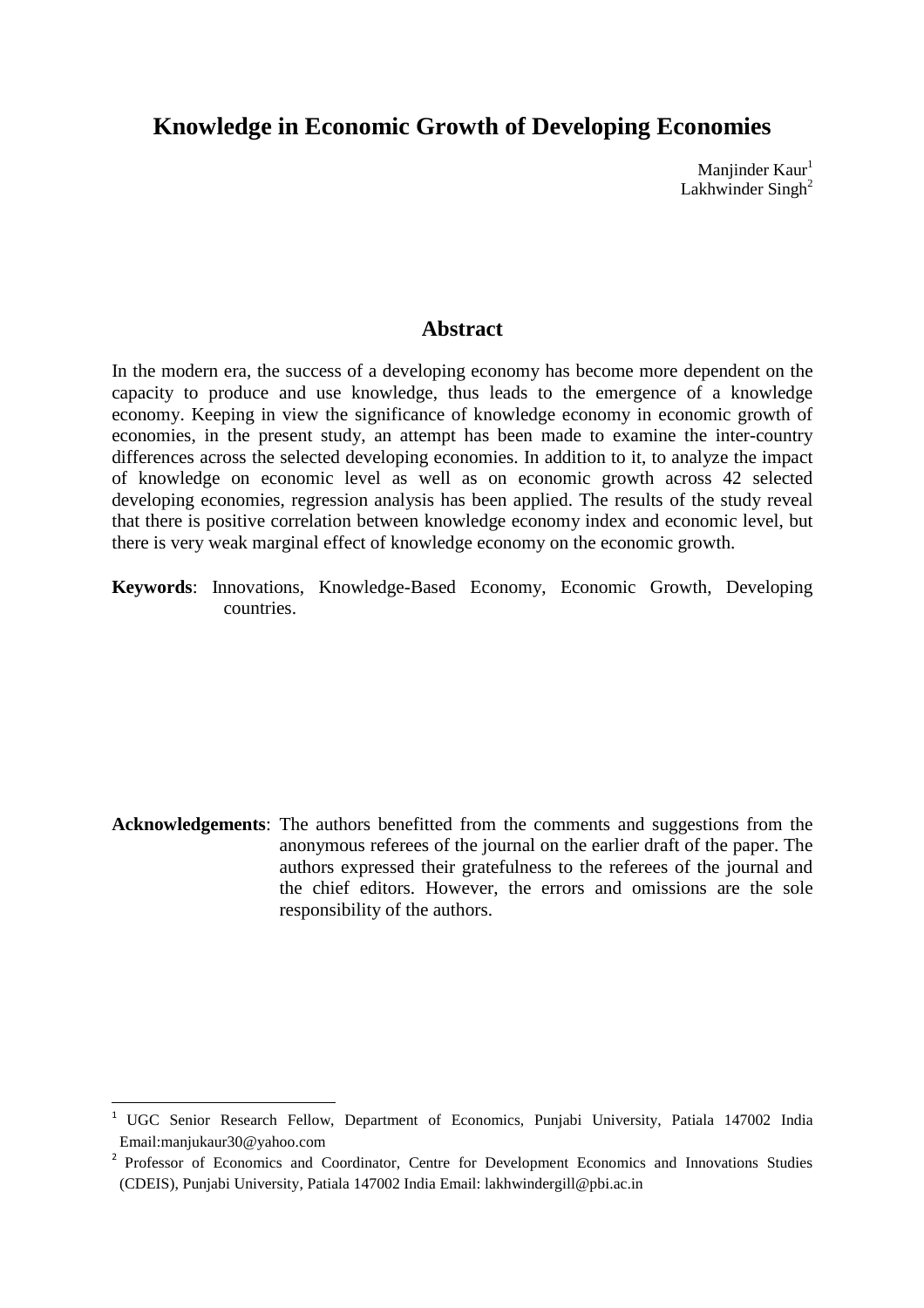#### **Introduction**

The world economy has undergone various phases of development during the last three decades, thus, altering the type of inputs determining the level of competitiveness of economies. Modern economic growth of an economy depends more on the level of technology and knowledge possessed by an economy rather than depending only upon the physical factors of production. Thus, leading to the emergence of knowledge economy in which increasing level of intellectualization and the transition of an economy based on knowledge have become the major traits of current scenario of the global economic development. As many advanced economies have achieved a great deal of economic and social development by investing in knowledge and technology, this trend must be considered by developing economies in determining their strategic outlook in the direction of the transition to a knowledge-based economy (Vinnychuk et.al, 2014). As a result, knowledgebased economy will serve as a keystone to sustain a rapid rate of economic growth and enhance international competitiveness.

 Knowledge-based economy can be interpreted as an economy capable of knowledge production, distribution and use where the knowledge is the founding stone for growth, wealth-creation and employment and the human capital as embodied in human beings contributes to creativity, innovation and generation of new ideas with the help of technology (Karahan, 2012). There are three main characteristics of knowledge that have very significant implications for the knowledge economy: Firstly, knowledge can be used again and again and as well as by number of people at the same time, thus making it different from other goods and services. Secondly, knowledge generates spillovers as it benefits not only its creators but benefits more to society also. Thus, there exist a wide divergence between the private return on investment and the return on investment to the society as a whole. Thirdly, unlike other ordinary goods, its value increases when it is shared, thus benefiting not only the creator of the knowledge but also generates economic value for many other users (Hogan, 2011). Further, knowledge can be decomposed into tacit knowledge and codified knowledge. We define tacit knowledge as the knowledge stored in minds of the persons and it cannot be easily assessed whereas codified or explicit knowledge is easily accessible and transferable (Mehrara and Rezaei, 2015). In addition, knowledge economy does not involve only investment in high technology or information technology rather the successful march towards the knowledge economy also comprises of appropriate investment in its four basic pillars i.e. an economic and institutional regime conducive to market transaction, educated and skilled workers, enhancing innovation capacity and modernizing the information infrastructure (Chadha, 2010). The above mentioned four pillars of the knowledge economy are prerequisites for sustained creation, adoption, adaptation and use of knowledge in domestic economic production which results in higher value of goods and services. These four pillars are further sub-divided into 12 parts where (1) economic incentives and institutional regimes involve tariff and non- tariff barriers, regulatory quality and rule of law (2) education and human resources cover adult literacy rate, secondary and tertiary enrollment (3) innovation system involves research and development, patent application granted by United States Patent and Trademark office (USPTO) and scientific and technical journals articles (4) information infrastructure comprises of telephone, computers and internet users as depicted in Figure 1.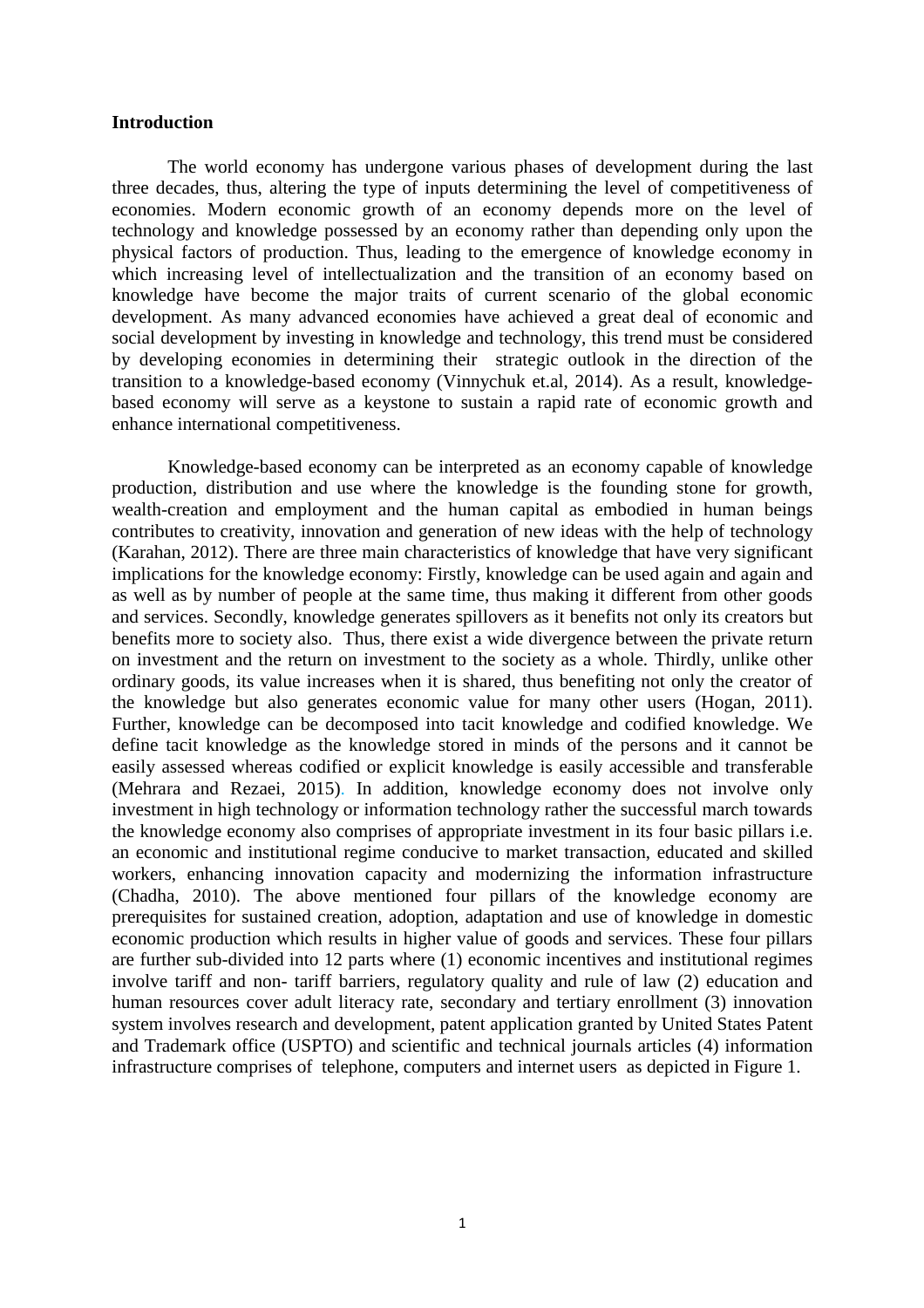

*Source: World Bank (2012)*

 Thus, almost all the economies have been profited from the knowledge economy as (i) the knowledge economy offers competitive advantages in high-technology product manufacturing and efficient service sectors for advanced industrialized countries with high labor and infrastructure costs and (ii) it offers improved technologies and higher-value added products with closer customer linkages, as well as a path for sustainable development for natural- resource-based economies (iii) lastly, for developing countries, knowledge economy offers possibilities to short cut development phases, leapfrog technologies, and more quickly integrate into the global economy by becoming more attractive to international investors (Dahlman et.al, 2006). Recent thinking in economic growth has stressed the role of new ideas that determine long run rate of growth of an economy (Romer 1986, 1992). The most important underlined feature of these kinds of models of economic growth is the capacity of new knowledge to prevent diminishing returns to scale on capital to occur. Therefore, increasing returns to scale origins from the capacity of new knowledge but it is prone to diminishing returns to scale. It also generates agglomeration economies through spillover effects. Therefore, it is very important to understand how knowledge growth is taking place in the developing countries and how knowledge affects economic growth. In this paper, an attempt has been made to examine through empirical analysis the relationship between level of knowledge and economic growth across developing economies.

#### **Theoretical Perspective and Empirical Literature**

 In the last two decades of the twentieth century, there has been increasing interest among the economists to examine the determinants of long run economic growth and consequently rise in both theoretical and empirical economic literature pointing out the importance of knowledge in economic growth. We have very briefly given the glimpses of economic literature on knowledge and growth nexus to identify the gaps and contribution of the present study to fill them up. Economic growth or development has always remained as a main objective on the economic agenda of all the governments of developing countries. Thus, according to different political and economic scenario, all the economies have tried to seek this objective by developing different models of growth. This leads to the emergence of chain of growth theories, emphasizing varied sources of economic growth. In the earlier models (Harrod, 1939 and Domar, 1946) of economic growth, emphasis was on the accumulation of capital, labour and other sources with diminishing returns as the major cradles of growth. These models were further revised by Solow (1957), who added technological progress as another factor of production where this technological change is exogenous to the economy.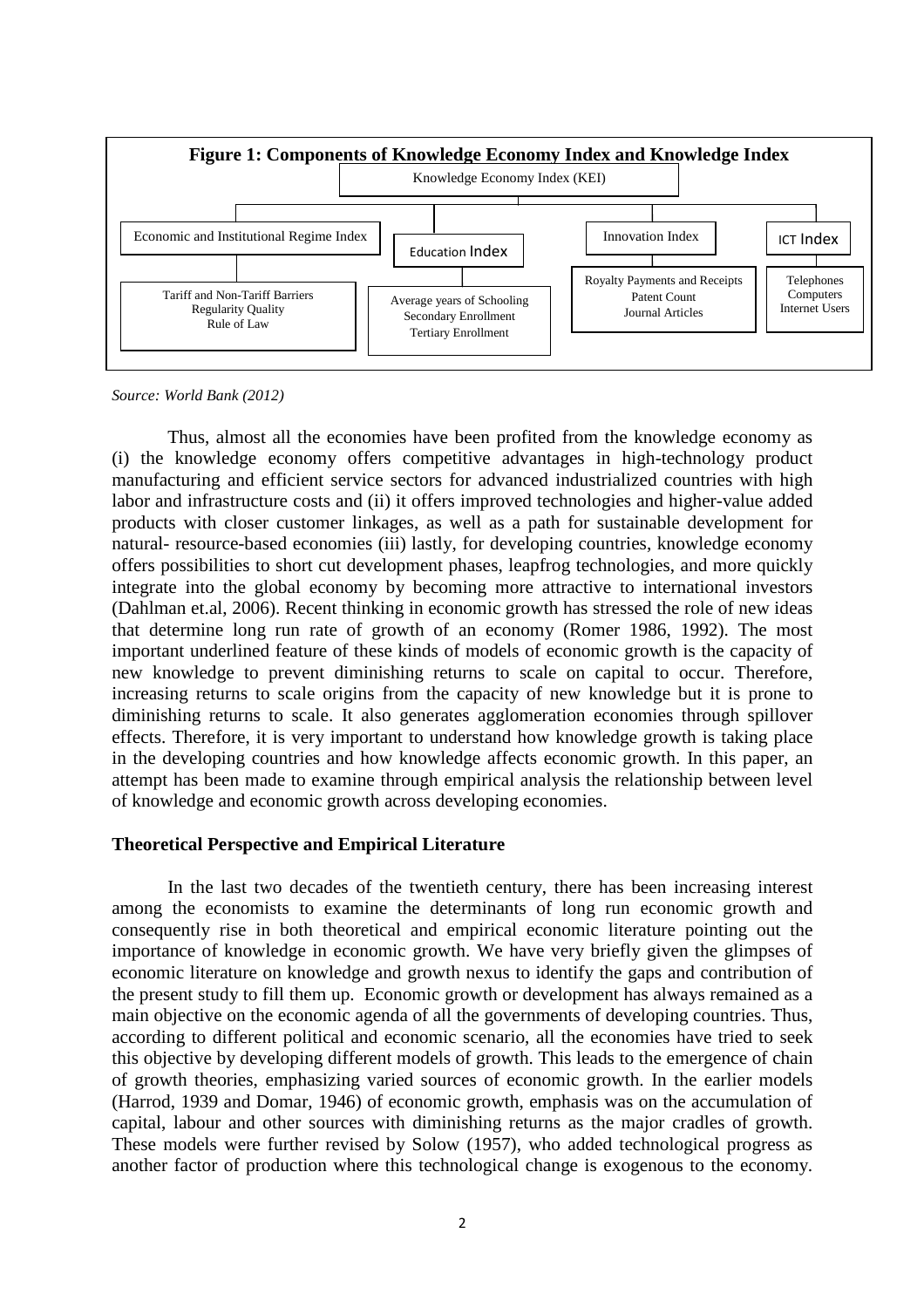As, there is ambiguity regarding the source of technological progress in these models, leading to the emergence of endogenous growth models by emphasizing the inducement of technical progress through the process of learning, investment in research, and capital accumulation.

 The main originators of the endogenous growth models are Arrow, Romer and Lucas, among other economists. Arrow (1962) in his Learning-by-Doing theory has brought into the prominence the role of knowledge creation and knowledge spillovers for offsetting diminishing returns to capital. In other words, while investing in capital stock, a firm also becomes experienced in doing its production more efficiently due to its increasing stock of knowledge by producing over time. Further, Romer (1986) in his perfect competitive model with increasing returns and externalities has included a very important factor of production i.e. knowledge in addition to labor and capital which exhibits increasing returns and also generates externalities i.e., production of knowledge by one firm also benefits the others with that knowledge. In the similar vein, to solve this ambiguity regarding the source of growth, Lucas (1988) has developed an endogenous growth model in which growth is governed by the rise in human capital. Thus, in Lucas model, physical capital as well as human capital acquired through schooling and on the job training is the significant factor leading to economic growth. Emphasizing on human capital, Romer (1992) has brought in to prominence the significance of ideas in the economic development of the nations as ideas can contribute a lot to the developing countries as they compensate the shortage of physical capital. Thus, the knowledge base of the major economies has been rapidly growing, making the knowledge a significant determinant of growth process as investment in knowledge accounts for about 4.7 per cent of OECD-wide GDP and the high-knowledge-based economies invest between 5.2 to 6.5 per cent of GDP in knowledge development (Singh, 2006). As developed countries spend a large amount of money and time to develop new knowledge but the developing countries due to shortage of money rely on developed countries to acquire this knowledge. Thus, the developing countries can adopt following three measures to acquire knowledge (1) Acquiring knowledge through proper trade regime, foreign investment and licensing technologies (2) Absorbing information through ensuring universal primary education and lifelong learning (3) Communicating knowledge through ICT and various other channels. Closing these knowledge gaps and solving information problems have become an important determinant for the development of developing countries. So, they should take measures to deal with both of these problems simultaneously (World Development Report, 1998-99).

 After reviewing the theoretical literature, establishing the ground for the significance of knowledge accumulation for growth, there has been quantum jump in the number of empirical studies establishing the relationship between investment in knowledge and economic growth. Thus, in this context, a very significant study conducted on 15 member countries of European Union covering the period of 1990-2003 for the purpose of analyzing the impact of indicators of knowledge economy on GDP growth revealed that coefficient of determination (R-Square) for international openness, research and development abroad, youth educational level and ICT and IT investment were found to be 0.431 , 0.457 , 0.462 and 0.501 respectively, reflecting the importance of knowledge economy for economic development (Karagiannis, 2007). Further, Hwang and Gerami (2007) examining the link between investment in knowledge with multifactor productivity and patents reveals that the multifactor productivity enhances with investment in knowledge and it also augments the number of patents in a country which brings into prominence the innovation enhancing capacity of knowledge. Then, Bacovic and Bozovic (2010) have studied the impact of investment in two major components of knowledge i.e. expenditure on higher education and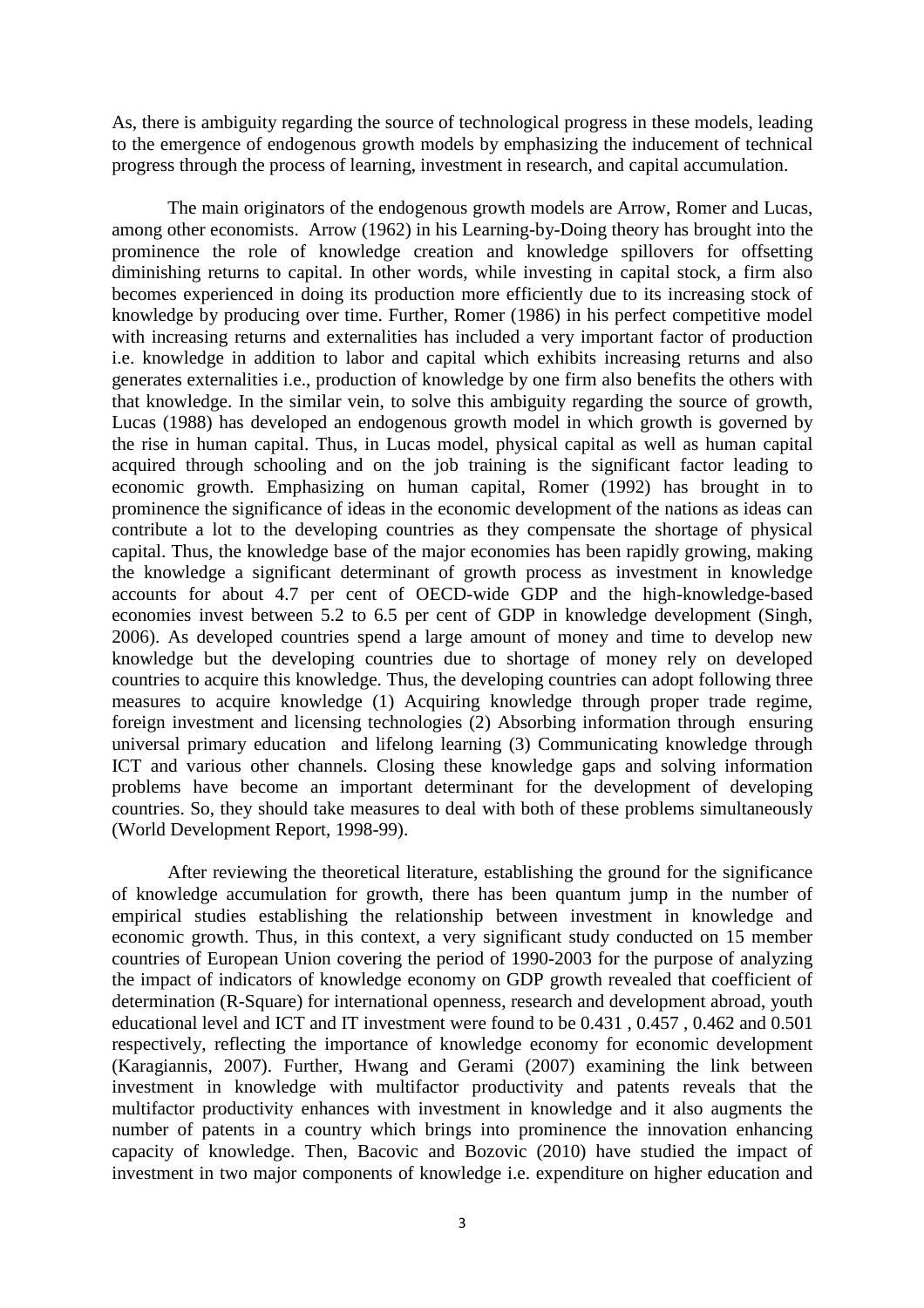R&D on economic growth and estimated that one additional percentage point of R&D share in GDP causes 0.138 average percentage change in GDP per capita and increase in public expenditure on education causes 0.105 average percentage change in GDP per capita from time to time. Realizing the significance of human capital in economic growth, Dias and Tebaldi (2011) in their study, while establishing the prominence of structural institutions over political institutions in determining long- run economic performance stated that the growth of physical and human capital instead of their levels determines long-run economic growth. Similarly, Isola and Alani (2012), while investigating correlation between expenditure on education and health and economic growth of Nigeria estimated that 1 percent increase in literacy rate and life expectancy results in 2.46 and 2.73 percent increase in growth rate of GDP. Further, the results of a study conducted by Lopes et.al (2005) to access the impact of Fixed Capital (FCI) and Knowledge Capital ( KCI) growth on GDP growth of Portugal reveal that the impact of knowledge capital investment on GDP growth is greater than fixed capital one with FCI estimated coefficient equal to 27.7 percent and KCI coefficient about 30 percent. In the similar vein, a study conducted by Vinnichuk et.al (2014) investigating the impact of Knowledge economy components on the GDP per capita of Ukraine, Poland, Germany and Lithuania for the period 1996-2011 reveals that the component of information and communication technology (38.0784 %), has the largest impact on predicted GDP per capita followed by innovation system (29, 0488 %), economic and institutional regime (17, 7171%) and education and human resources (15, 1556%).

Based on the review of above mentioned studies, it has been noticed that most of the studies have examined the impact of knowledge economy on economic growth by concentrating on its one or two pillars but there is dearth of the studies examining the impact of all of the four basic pillars of knowledge economy on economic growth of the economies. Thus, the present study will try to bridge this gap, by analyzing the impact of knowledge on economic growth of 42 developing economies where the knowledge economy index has been used as a composite measure of knowledge economy and which is an average of all four pillars of the knowledge economy.

#### **Objectives of the Study**

 To overcome the above mentioned research gaps, the present study strive to fill these gaps by proposing to analyze the following specific objectives

- To assess the inter-country differences among selected developing economies on the basis of Knowledge Economy.
- To examine the correlation between knowledge economy index and level of economic development of selected developing economies.
- To examine the impact of knowledge economy on economic growth of selected developing economies.

### **Database and Methodology Model Specification**

To study the impact of knowledge economy index on economic growth of the 42 selected developing economies, we have followed the regression analysis tradition pioneered by Barro and Sala-i- Martin (2004). Furthermore, we have examined GDP growth rate of 13 years i.e. from 2000-2012, on the values of the KEI of 2000 with the help of following regression equation.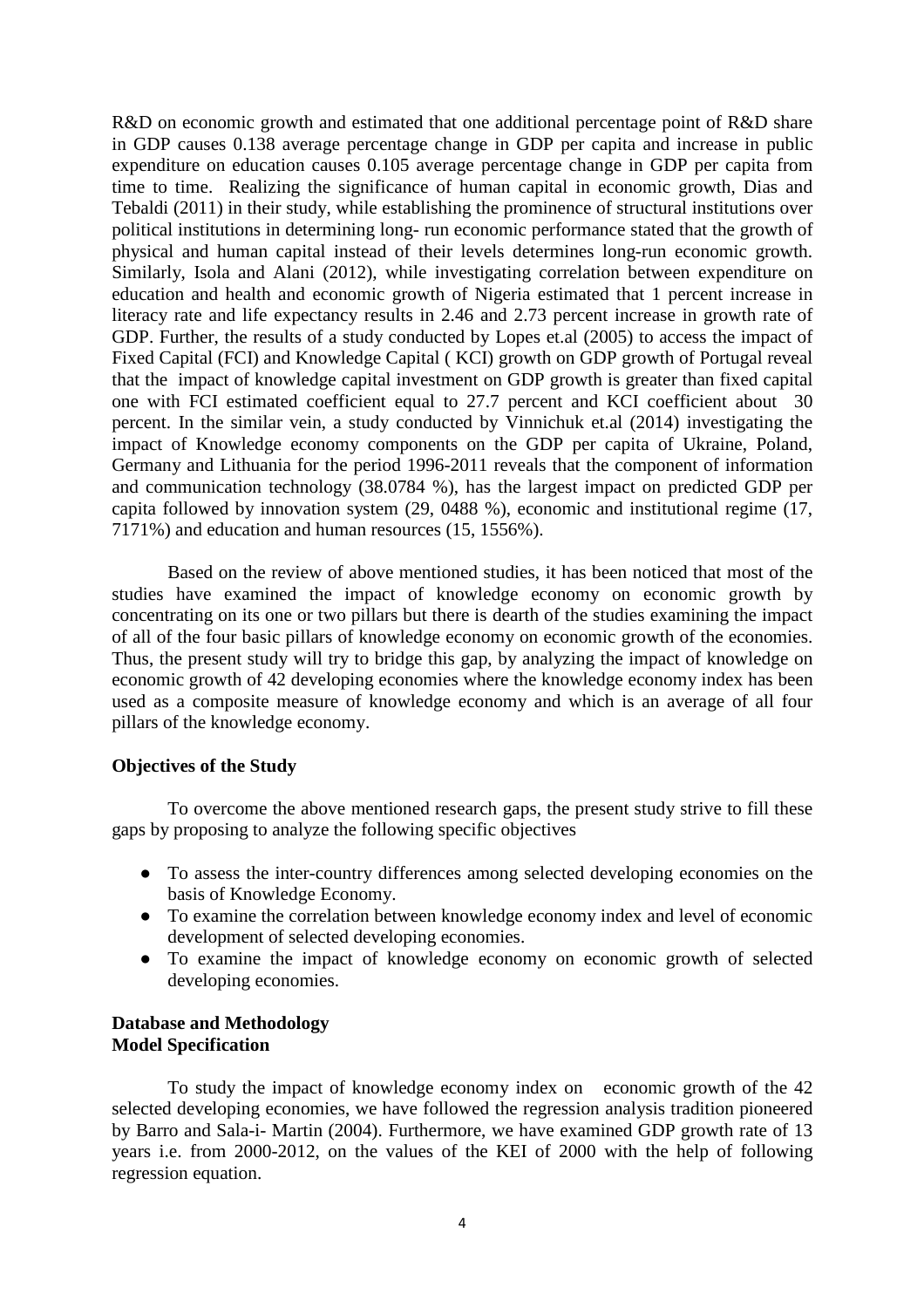GDP Growth Rate<sub>i</sub> =  $\beta_1 + \beta_2 KEI_i + \varepsilon_i$  ------- (1)

Where GDP growth rate represents the growth rate of 13 years from 2000-2012 and KEI represents the Knowledge Economy Index of 2000.

 To measure the extent of knowledge in a particular economy, the World Bank's Knowledge Assessment Methodology produces the Knowledge Economy Index (KEI) – an aggregate index representing the overall preparedness of a country or region towards the Knowledge Economy (KE) using 148 structural and qualitative variables. These variables are measured in different units and on different scales. Later on, to calculate aggregate knowledge economy indexes, as well as to simplify graphic representation of countries' comparative performance, all the indicators have to be converted to same standard of measurement through the process known as normalization. Firstly, countries are ranked in order from "best" to "worst" using their actual scores on each variable. Then, their scores are normalized on a scale of 0 to 10 against all in the comparison group by using the following formula.

Normalized (u) =  $10*(1-Nh/Ne)$ 

Where, Nh refers to the number of countries with higher rank, Nc refers to total number of countries in the sample.

 In this index, 10 is the top score for the top performers and 0 the worst for the laggards. The top 10% of performers gets a normalized score between 9 and 10; the second best 10% gets allocated normalized scores between 8 and 9 and so on. In other words, the 0- 10 scale ranks the performance of each country on each variable relative to the performance of the other countries in the sample. KEI is the simple average of the normalized performance scores of a country or region on the key variables in four knowledge economy pillars – education and human resources, the innovation system and information and communication technology (ICT), economic incentives and institutional regimes (World Bank, 2012).

 In the present study, data for 42 developing economies on the knowledge economy index and GDP per capita have been taken at four points of time i.e. 1995, 2000, 2005 and 2012 and this selection of time period is governed by the availability of data. The main source of data is World Development Indicators (WDI) of the World Bank. To analyze the inter-country differences across 42 developing economies, we have used the scatter diagrams and coefficient of variation in the Knowledge economy index (KEI) has been estimated. To study interrelation between KEI and the level of economic development, we have estimated the correlation coefficients between KEI and GDP per capita of 42 developing economies at four points of time.

#### **Knowledge Economy: Inter Country Differences**

Although, the present position of developing economies in KBE development is not too good, in comparison to the developed economies, but they accounted higher pace of KBE development during last few decades. Thus, in our study, we have taken the data of all developing economies Continent wise i.e., South Asia, Sub-Saharan Africa, East Asia and Pacific, Central Europe/Asia, EU, Latin America and Middle East and North Africa.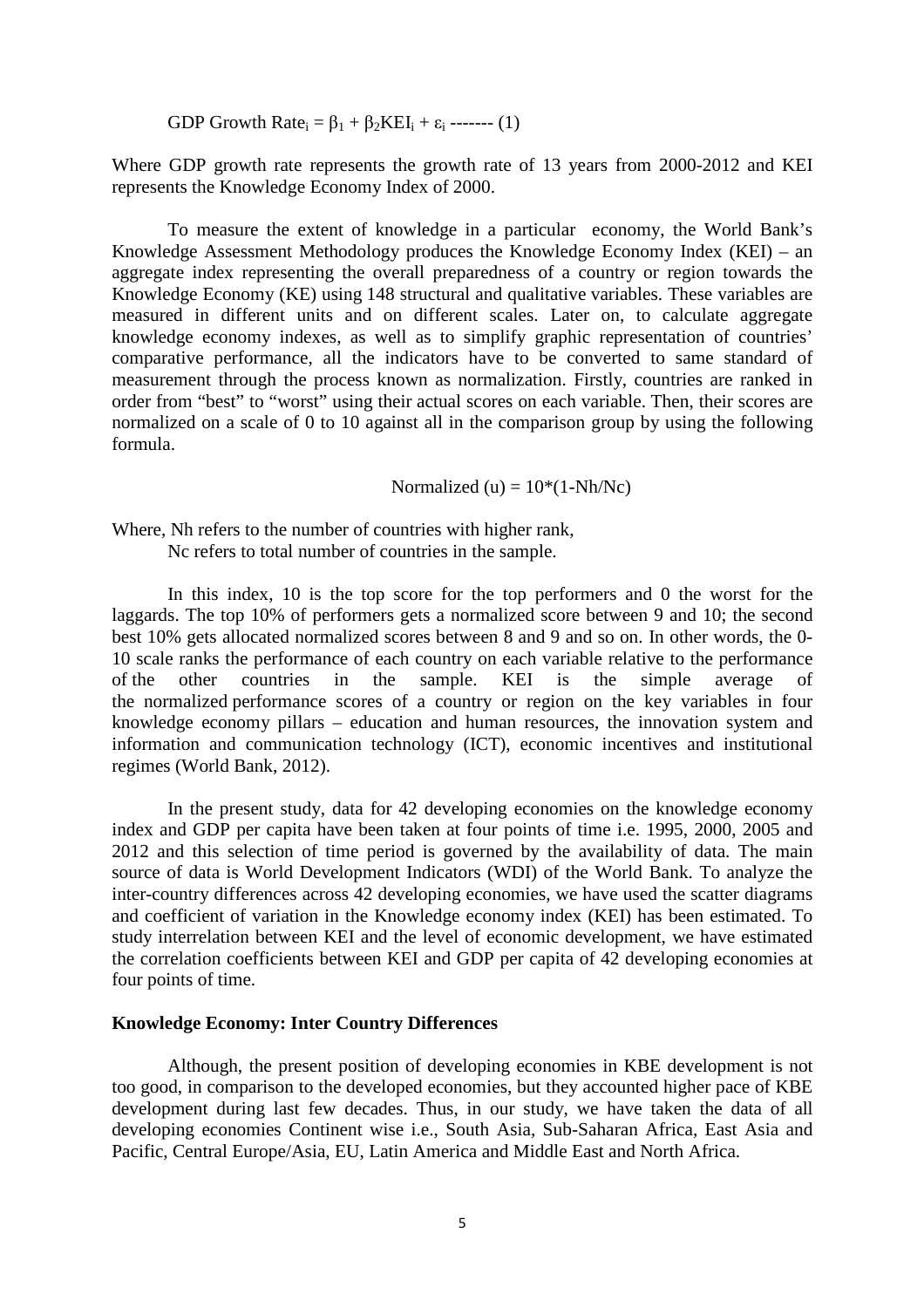Firstly analysis of the economies of South Asia reveals that India and Sri Lanka have been remained at the top on the KEI index at all of these four points of time i.e. 1995, 2000, 2005 and 2012 followed by Pakistan and Bangladesh as shown in Figure 2. Average score calculated for all of these economies of South Asia reveals that its score has increased from 2.71 in 1995 to 2.83 in 2000, after that there has been slight decline in it to 2.66 in 2012.In addition to it, coefficient of variation calculated for these respective points of time has shown very little variations, as it has increased from 34.44 in 1995 to 34.45 in 2012 which implies that there has been very low degree of divergence across these economies of South Asia. As depicted in Figure 3, in the region of Sub-Saharan Africa, Egypt has scored the highest value at all four points of time i.e. 1995, 2000, 2005 and 2012 and it is closely followed by Morocco by scoring 3.68, 3.74, 3.45 and 3.61 in 1995, 2000, 2005 and 2012 respectively. While these scores of KEI for all other economies has remained between 1-4 points, a slight decline has also been observed in the average of KEI for all these economies i.e. from 2.30 in 1995 to 2.24 in 2012 in addition to that the coefficient of variation calculated for all economies at these points of time has also shown very little variations.



Source: *Authors' own calculations*



Figure 3: Knowledge Economy Index differences across Sub-Saharan Africa

Source: *Authors' own calculations*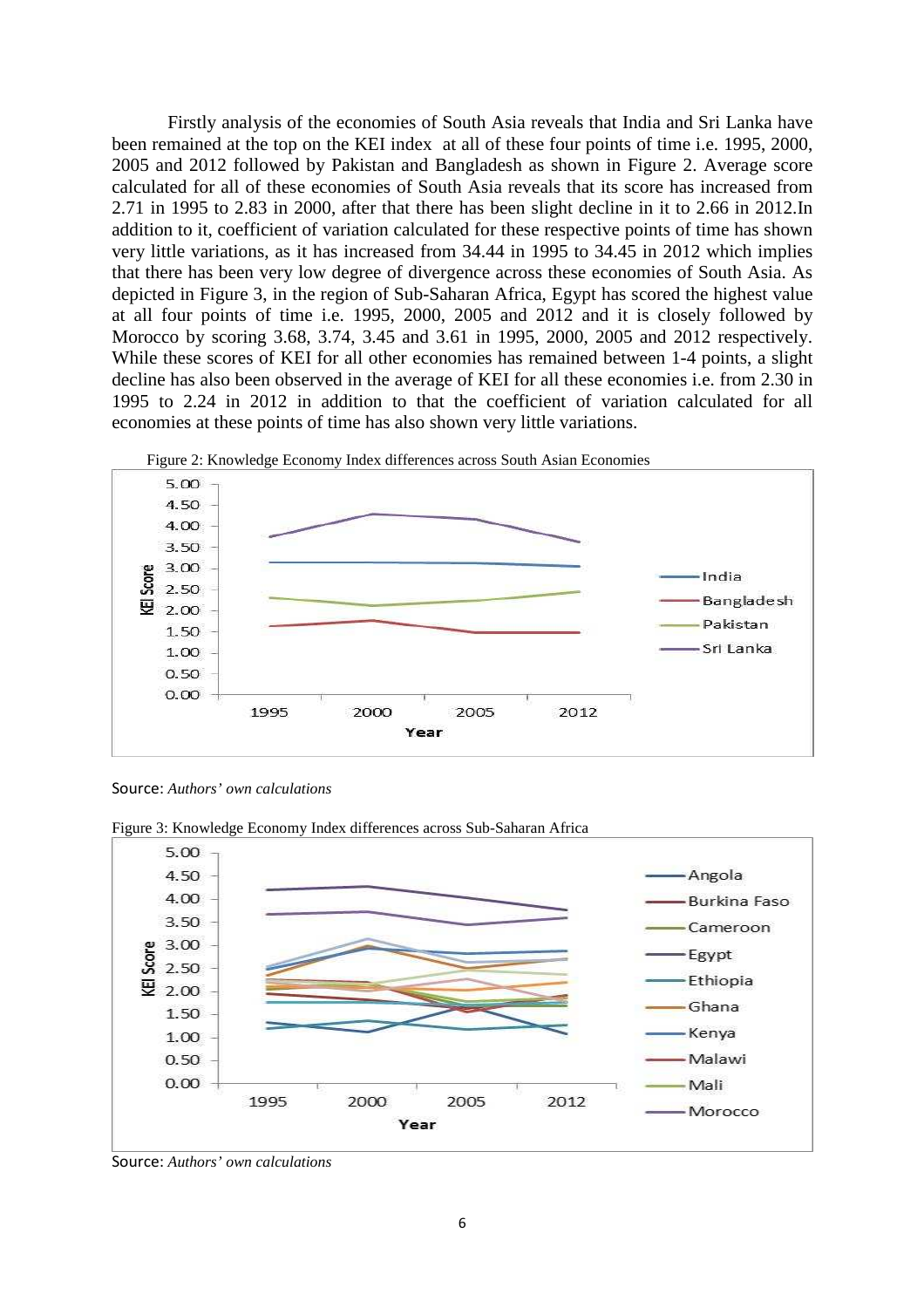

Figure 4: Knowledge Economy Index differences across East Asia and Pacific

Source: *Authors' own calculations* 



Figure 5: Knowledge Economy Index differences across Central Europe/Asia

Source: *Authors' own calculations* 



Figure 6: Knowledge Economy Index differences across European Union

Source: *Authors' own calculations*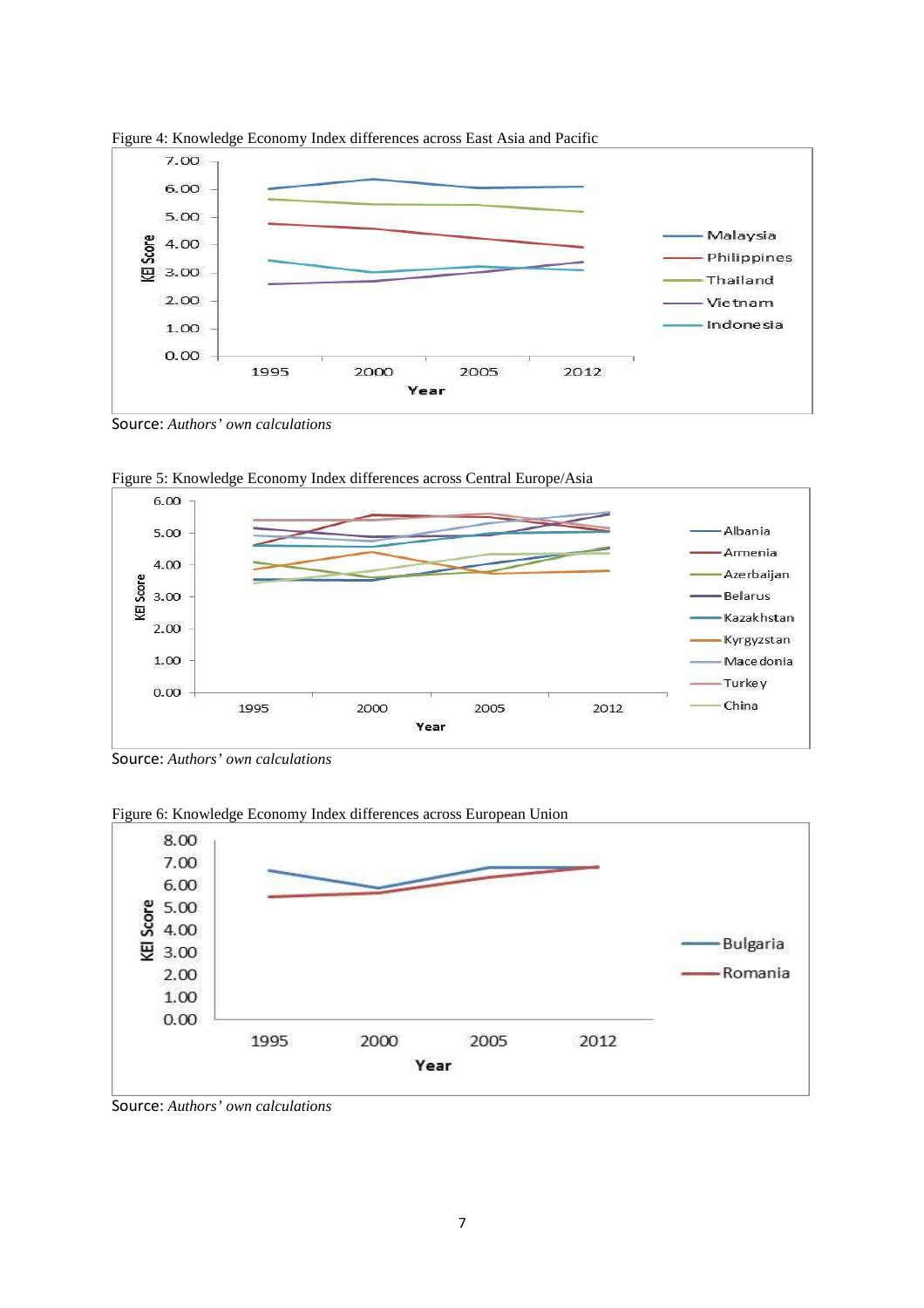

Figure 7: Knowledge Economy Index differences across Latin America

Source: *Authors' own calculations* 





Source: *Authors' own calculations*

In the East Asia and Pacific, Malaysia has scored the highest value on KEI whereas Vietnam has the lowest value in this region as shown in Figure 4. There have been very little variations in the average of KEI index calculated for this group of economies. The average score of this region has shown very little variations, but the value of coefficient of variation has been declined for this region from 32.16 in 1995 to 29.09 in 2012.

 In Central Europe/Asia as shown in Figure 5, Turkey has scored the highest value on knowledge economy index closely followed by Belarus. In addition to it, Armenia has shown a good performance on its knowledge economy index over this time as its index has improved from 4.62 in 1995 to 5.08 in 2012. The mean value calculated for this region has remained almost same at these four points of time as it has improved from 4.41 in 1995 to 4.87 in 2015, whereas there has been a decline in coefficient of variation estimated for this region i.e. 16.11 in 1995 to 12.26 in 2012.

 In European Union as depicted in Figure 6, although Bulgaria has recorded a higher score on KEI than Romania, but its growth on knowledge economy index has not remained smooth as in it falls down from 6.40 in 1995 to 5.89 in 2000 and again in 2005 it has increased to 6.80 in 2005 and has remained same for 2012.The average value of KEI for EU has increased from 6.07 to 6.81. On the other hand, there has been very steep fall in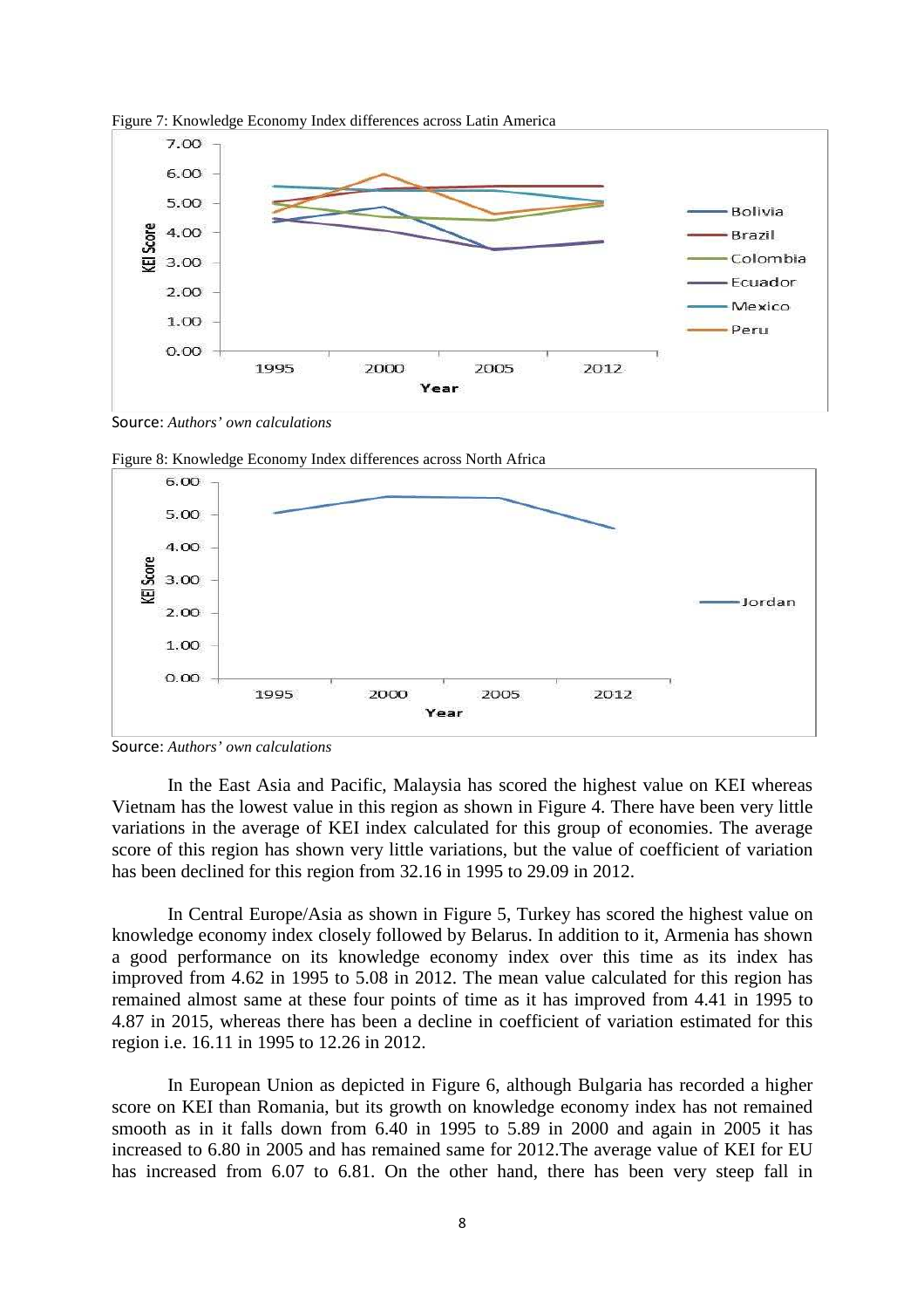coefficient of variation in this region from 13.41 in 1995 to 0.21 to 2012, which implies a high level of convergence across these economies.

 In the case of Latin America in Figure 7, Brazil has scored the highest value for KEI followed by Mexico. The average value of KEI calculated for this region has slightly increased from 4.86 in 1995 to 5.07 in 2000, afterwards followed by a decline to 4.67 in 2012, while the coefficient of variation estimated for this region has almost doubled over this period of time. In the Middle East and North Africa as shown in Fig.7, the KEI value for Jordan has initially increased from 5.08 in 1995 to 5.53 in 2005 and subsequently followed by a decline to 4.59 in 2012.

 As the score on the KEI index of different economies reveals that some of these economies i.e. Malaysia, Brazil, Bulgaria and Romania have accorded a quite high value on KEI while others economies like Angola, Burkina Faso, and Bangladesh are lagging behind. The underlying reason behind it is that the leading economies on KEI are making the sufficient investment on the institutions necessary for building knowledge economy i.e. education, ICT, innovations system, economic incentive and institutional arrangements while the economies which are lagging behind are failing to tap the vast and growing stock of knowledge because of their limited awareness, poor economic incentive regimes, and weak institutions (Nour, 2013). In other words, the differences across advanced and lagging economies also arises due to divergence in the countries' ability to effectively absorb new technologies as Accessed knowledge needs to be combined with a sufficiently developed "absorptive capacity" (Lall,1992) and these absorptive capabilities depend on several factors, including the extent to which a country has a technologically literate and highly skilled workforce, encouraging investment climate and presence of adequate public sector institutions to promote the diffusion of critical technologies where private demand or market forces are inadequate (World bank, 2008).

### **Knowledge Economy and Level of Economic Growth: Evidence from Developing Economies**

 Knowledge economy and levels of economic development of an economy are interrelated to each other i.e., the investment made by an economy in the four pillars of knowledge economy leads to increase in the economic level of that country. Thus, in the present study, the relationship between these two variables i.e., Knowledge economy and economic level have been examined by finding out the correlation between these variables at four points of time i.e., 1995, 2000, 2005 and 2012 for 42 developing economies and the respective coefficients between these variables at these four points of time are found to be 0.56, 0.45, 0.59 and 0.60. Although, there is positive correlation between these two variables, but it is difficult to ascertain the causal link between them i.e., economies having higher level of economic growth tends to invest more in knowledge economy as reflected by the regression lines at four points of time in Figures 9, 10, 11 and 12, but the evidence of the impact of knowledge economy on raising the economic development is ambiguous.

 Further, examining the correlation among all the four pillars of knowledge economy and economic level of the developing economies in 2012 reveals that the highest degree of correlation is found between Information and Communication Technology (ICT) and economic level across the selected economies followed by other pillars i.e., innovation system, education and economic incentive and institutional regime.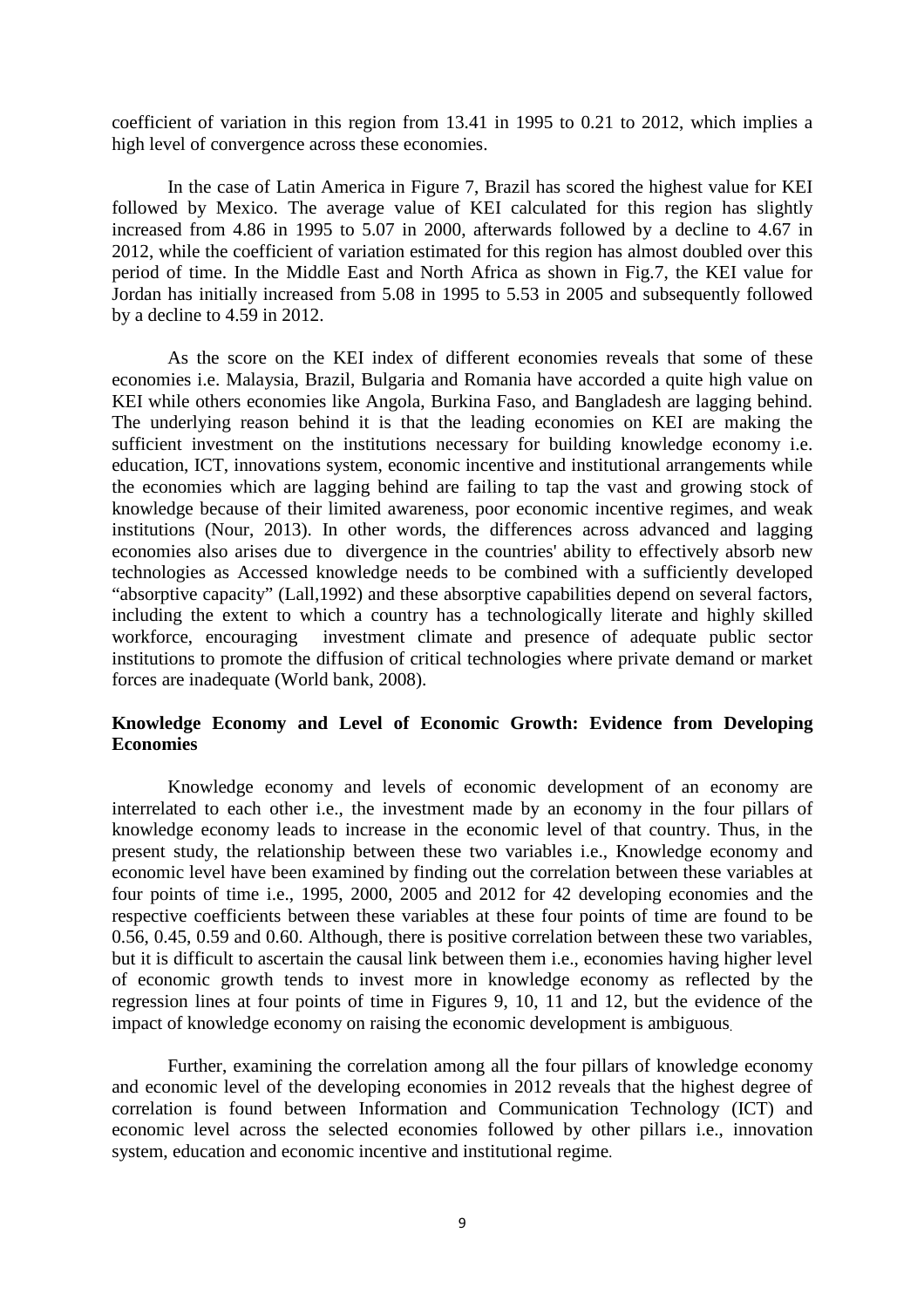

Figure 10: Relationship between KEI (2000) and GDP Per Capita (2000)



Figure 11: Relationship between KEI (2005) and GDP Per Capita (2005)





Figure 12: Relationship between KEI (2005) and GDP Per Capita (2005)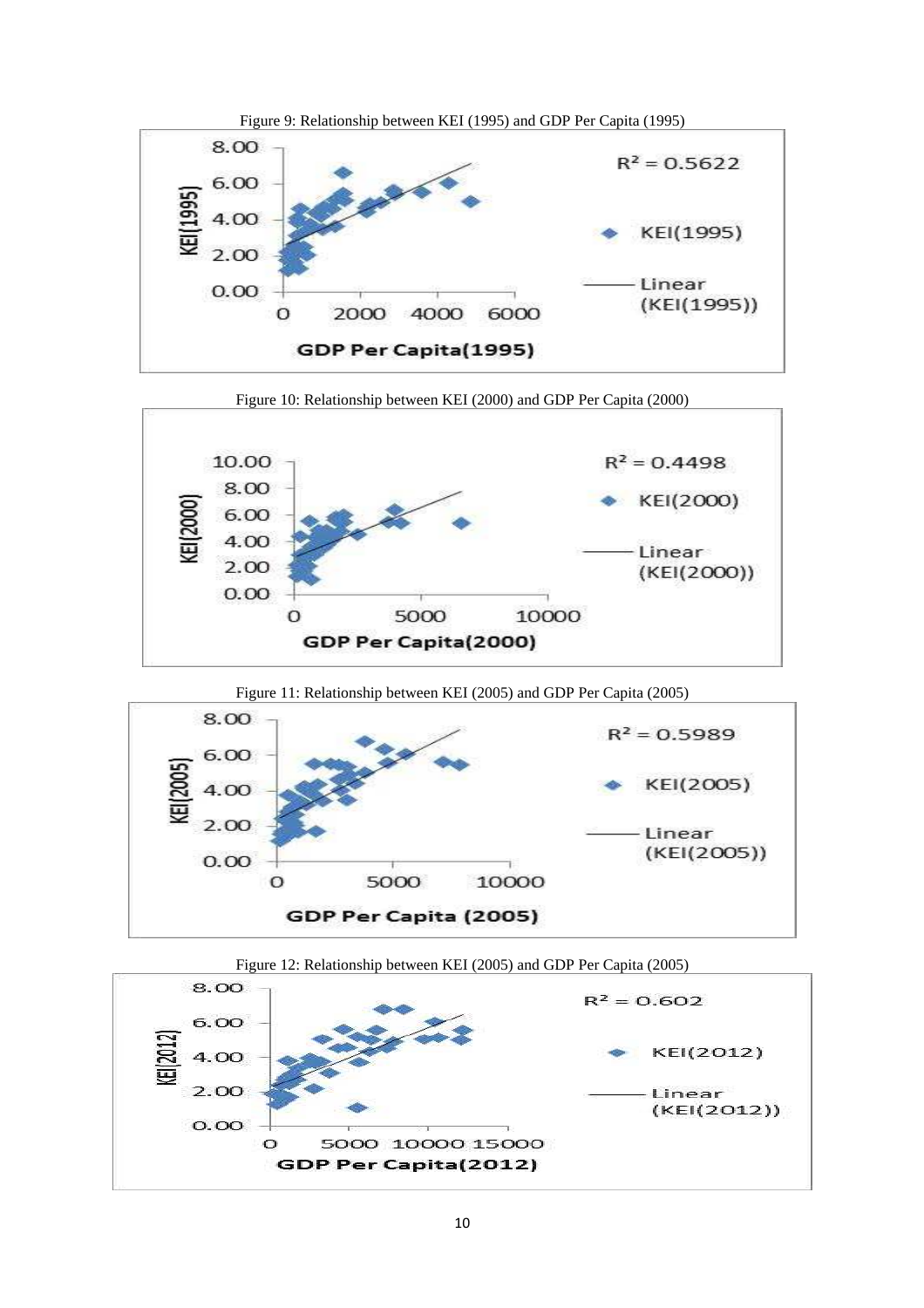#### **Knowledge and Economic Growth nexus**

Investment in the knowledge economy is considered as a significant determinant of economic growth across economies. Thus, higher investment in four pillars of knowledge economy i.e, economic incentive and institutional regime (EIR), education and training, innovation and technological adoption, information and communications technologies (ICT) Infrastructure leads to higher economic growth.

 Table 1 reflects the results obtained from the regression equation examining the economic growth, measured by GDP per capita from 2000-2012 on the value of Knowledge Economy Index in 2000 as specified in equation 1. From these results, it has been ascertained that better educational institutes and more R&D leads to the positive economic growth across these selected 42 developing economies as depicted by positive coefficient of KEI in the overall regression of all selected developing economies but it is insignificant with very low value of R-Square which implies that economic growth is also determined by large number of other factors in addition to investment in Knowledge.

| <b>KEI</b> and Economic<br>Growth | Selected<br>Developing<br>Economies | Upper middle<br>Income<br>Countries | Lower Middle<br>Income<br>Countries | Low Income<br>Countries |
|-----------------------------------|-------------------------------------|-------------------------------------|-------------------------------------|-------------------------|
| Regression<br>Coefficient         | 0.11                                | $-1.04**$                           | 0.71                                | $-3.90**$               |
| t-stat                            | 0.46                                | $-2.15$                             | 1.69                                | $-2.82$                 |
| <b>Observations</b>               | 42                                  | 18                                  | 17                                  |                         |
| Relationship                      | Positive                            | Negative                            | Positive                            | Negative                |
| R-square                          | 0.005                               | 0.22                                | 0.16                                | 0.61                    |

Table 1: Relationship between Knowledge Economy and Economic Growth

*Authors' own calculations \*\*represents 5% level of significance* 

The Coefficients of regression function for different groups of economies (Table 1) further shows the division of these economies into low income, lower middle and upper middle income economies on the basis of their GDP per capita reflects that in low income economies relationship between GDP Per capita and KEI is negative that is KEI is not resulting into positive Growth rate and the underlying reasons behind this low level of growth rate are low quality of educational institutions and less investment in R&D and poor level of human capital in these economies. Thus, Investment in knowledge economy cannot ascertain the economic growth unless the basic institutions will be developed to comply with knowledge economy.

Secondly, taking the case of lower middle income economies, knowledge economy is positively associated with economic growth but these results are not significant as these economies have not developed enough to reap the full benefits of knowledge economy. Further, the relationship between KEI and economic growth is also found negative in case of upper middle income economies because, in these economies, up to a point, knowledge accumulation leads to the enhancement of economic growth but after that point its impact on economic growth begins to decline.

#### **Conclusions**

After examining the inter country differences in the knowledge economy it is observed that the member countries of European Union has attained the highest score on the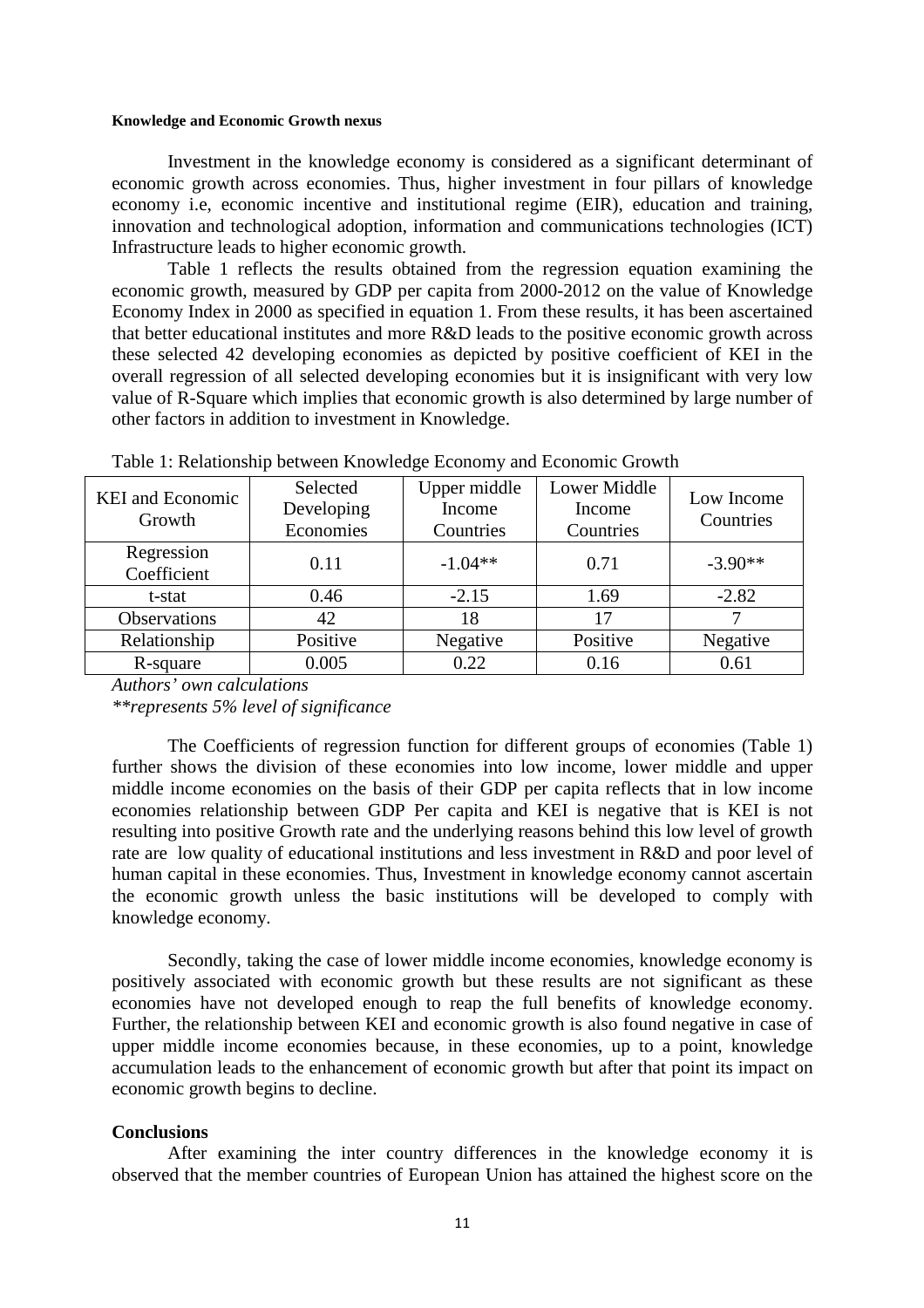knowledge economy index, whereas economies of Sub-Saharan Africa has remained at the lowest value on this index at the four points of time i.e. 1995, 2000, 2005 and 2010 and high degree of dispersion is observed among the economies of South Asia whereas as it is least in case of European Union. Further, analyzing the relationship between knowledge economy index and economic level of these developing economies reveals that although, there is high degree of correlation between these two variables, but there is absence of causal link between them i.e. it is established that affluent economies having higher economic level tend to invest in more in knowledge accumulation. But it is not true for vice-a-versa. While the regression analysis of knowledge accumulation on economic growth leads us to conclude that although there is a marginal positive relationship between these two variables but it is not true for all the economies i.e. in the case of upper middle and low income economies, it is negative, thus underlying the significance of other basic requirements for the success of knowledge economy in enhancing the economic growth.

#### **References**

- Arrow, K.J. 1962. "The Economic Implications of Learning by Doing." *The Review of Economic Studies* 29 (3): 155-173.
- Bacovic, M. and M. Lipovina-Bozovic. 2010. "Knowledge accumulation and Economic Growth." ASECU Podgorica: 37-50, accessed on 3/01/2014 from http://www.ekonomija.ac.me/sites/ekonomija. bildstudio.me/files/multimedia/fajlovi/vijesti/2013/02/bacovic\_maja\_\_lipovina\_milen

a\_\_knowledge\_accumulation\_and\_economic\_growth.pdf.

- Barro, Robert and Xavier Sala-i-Martin. 2004. "Economic Growth." Second Edition. *Cambridge, MA: The MIT Press*.
- Chadha, G.K. 2010. "Envisioning India as Knowledge Economy: Critical hump yet not crossed." *IASSI Quarterly –Contributions to Indian Social Science* 29(3& 4): 1-51.
- Dahlman, Carl J., J. Routti and P. Yla-Anttila. 2006. "Finland as a Knowledge Economy: Elements of Success and Lessons Learned." *World Bank*. *Knowledge for Development Program*. Washington, D.C.
- Dias, J. and E. Tebaldi. 2011. "Institutions, Human Capital and Growth: The Long-run Institutional Mechanism, Brasilia: Anais do I Circuito de Debates Acadêmicos – Área Temática: Desenvolvimento Econômico: 1-21. Accessed on 10/12/2015 from http://www.ipea.gov.br/code2011/ chamada2011/pdf/area4/area4-artigo14.pdf
- Domar, E. 1946. "Capital Expansion, Rate of Growth and Employment." *Econometrica* 14 (2): 137-147.
- Harrod, R.F. 1939. "An Essay in Dynamic Theory." *The Economic Journal* 49(193): 14-33.
- Hogan, T. 2011. "An overview of the Knowledge Economy, With a focus on Arizona A report from Productivity and Prosperity Project." W.P. Carey *School of Business Arizona State University*: 1-35.
- Hwang, J. and M. Gerami. 2007. "Analysis of Investment in Knowledge inside OECD Countries." *World Academy of Science*, *Engineering and Technology* 25: 7-12.
- Isola, W.A. and R.A. Alani. 2012. "Human Capital Development and Economic Growth: Empirical evidence from Nigeria." *Asian Economic and Financial Review* 2(7): 813-827.
- Karahan, O. 2012. "Input Output Indicators of Knowledge Based Economy and Turkey." *Journal of Business Economics and Finance* 1(2): 21-36.
- Karagiannis, S. 2007. "The Knowledge Based Economy, Convergence and Evidence from European Union." Working Paper No. 91, *Centre of Planning and Economic Research,* Athens, Greece:1- 40.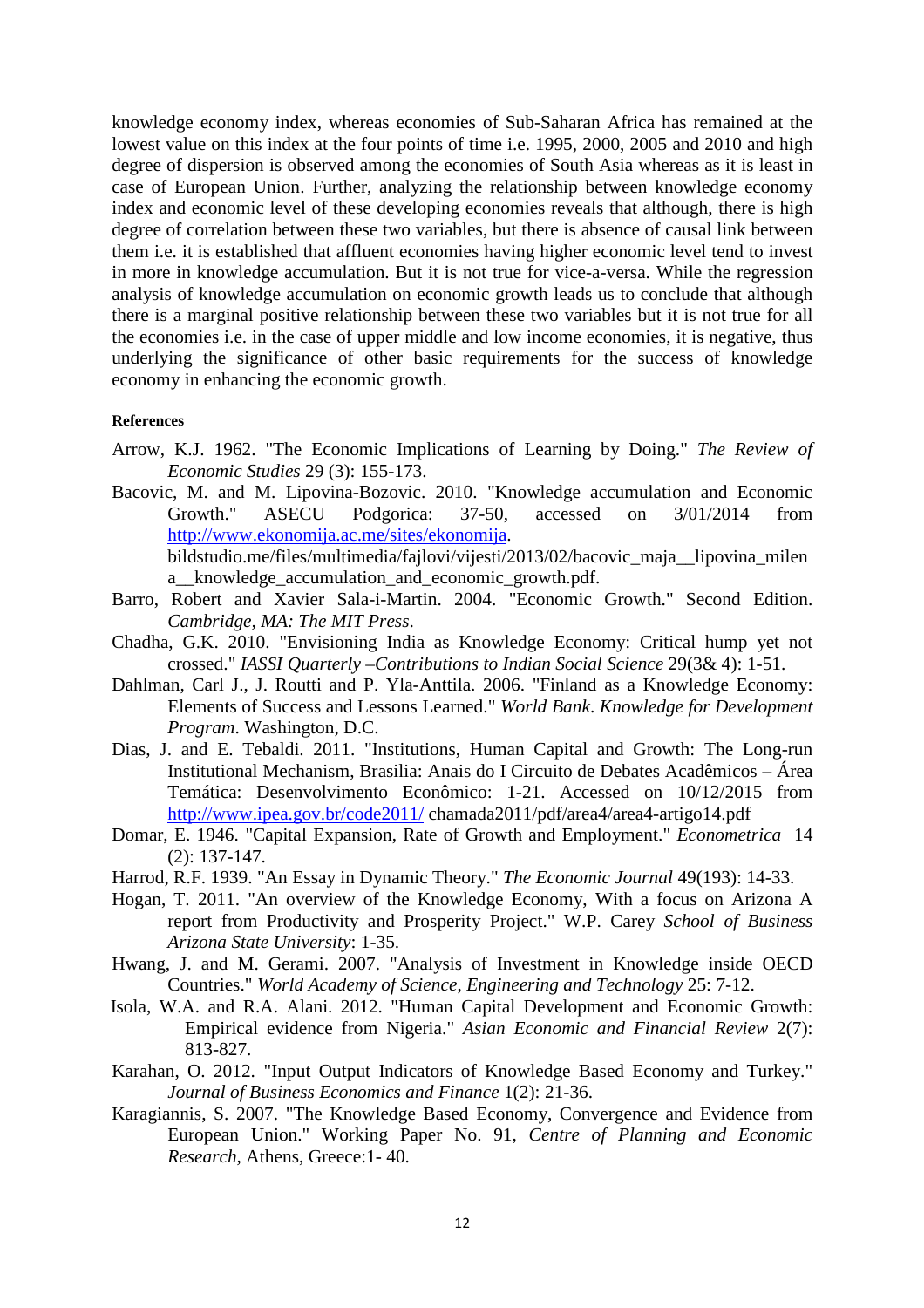- Lall, S. 1992. "Technological Capabilities and Industrialization." *World Development* 20(2): 165-186.
- Lopes I., M. Martins and M. Nunes. 2005. "Towards the Knowledge Economy: the Technological Innovation and Education Impact on the Value Creation Process." *The Electronic Journal of Knowledge Management* 3(2): 129-138. Accessed on 25/08/2015 from www.ejkm.com
- Lucas, R.E. 1988. "On the Mechanics of Economic Development." *Journal of Monetary Economics* 22(1):3-42.
- Mehrara, M. and A.A. Rezaei. 2015. "Knowledge Economy Index (KEI) in Iran and Comparison with other countries of Region: the vision 1404 Document." *International Journal of Applied Economics Studies* 3(2): 1-7.
- Nour, S. 2013. "The importance (Impacts) of Knowledge at the Macro-Micro Levels in the Arab Gulf Countries." *UNU-MERIT* Working Paper Series #2013-2016, United Nations University.
- Romer, P.M. 1986. "Increasing Returns and Long Run Growth." *Journal of Political Economy* 94(5): 1002-37.
- Romer, P.M. 1992. "Two Strategies for Economic Development: Using Ideas and Producing Ideas." *Proceedings of the World Bank Annual Conference on Economic Development*. World Bank, Washington, D.C. 20433: 63-111.
- Singh, L. 2006. "Innovations, High-Tech Trade and Industrial Development: Theory, Evidence and Policy." *UNU-WIDER* Research Paper No. 2006/27. United Nations University-World Institute for Development Economics Research, Helsinki, Finland.
- Solow, R.M. 1957. "Technical Change and the Aggregate Production Function." *Review of Economics and Statistics (The MIT Press)* 39 (3): 312–320.
- Vinnychuk, O., L. Skrashchuk and I.Vinnychuk. 2014. "Research of Economic Growth in the context of Knowledge Economy." *Intelektinė Ekonomika* 8(19): 116–127.
- World Bank. 2008. "Global Economic Prospects: Technological Diffusion in the Developing World." *The World Bank* Washington, D.C.: 105-164.
- World Bank. 2012. "Measuring Knowledge in the World's Economies." Knowledge for development program. *The World Bank*. Washington, D.C. Accessed on 14/12/2015 from http://siteresources.worldbank.org/INTUNIKAM/Reources/KAM\_v4.pdf 14/12/2014
- World Bank. 2012. Knowledge Assessment Methodology 2012. *The World Bank*, Washington, D.C., Accessed on 15-12-2015 from www.worldbank.org/WBSITE/EXTERNAL/WBI/ WBIPROGRAMS/KFDLP/EXTUNIKAM/0,,menuPK:1414738~pagePK:64168427~ piPK:64168435~theSitePK:1414721,00.html
- World Bank. 2014. World Development Indicators, *The World Bank,* Washington, D.C. Accessed on 30/06/2015 from http://data.worldbank.org/data-catalog/worlddevelopment-indicators
- World Bank. 1998/1999. "World Development Report." *Oxford University Press*.